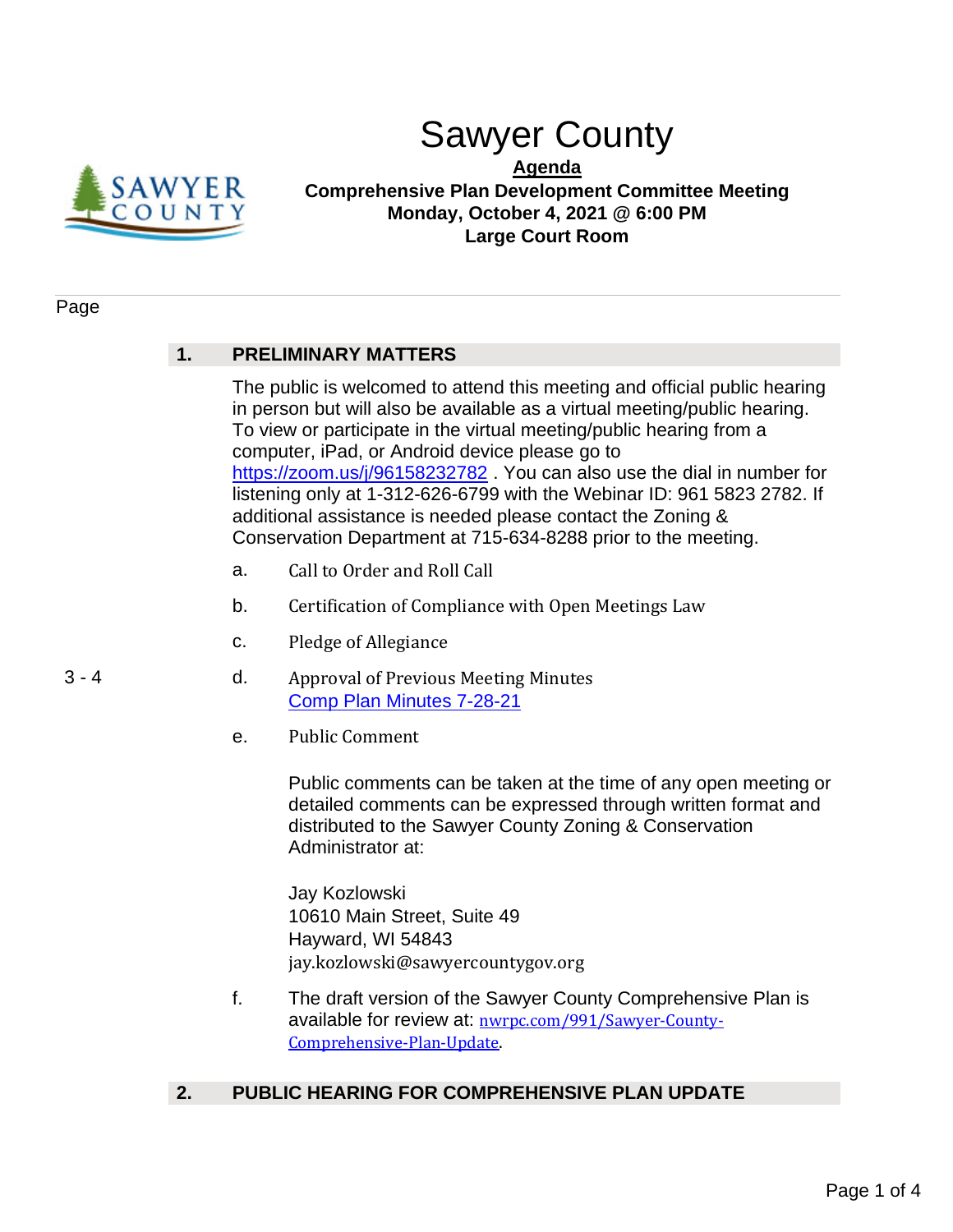The draft version of the Sawyer County Comprehensive Plan is available for review at: [nwrpc.com/991/Sawyer-County-Comprehensive-Plan-](https://www.nwrpc.com/991/Sawyer-County-Comprehensive-Plan-Update)[Update](https://www.nwrpc.com/991/Sawyer-County-Comprehensive-Plan-Update).

## **3. DISCUSSION/ACTION FOR COMPREHENSIVE PLAN UPDATE**

potential action to include recommendation to Sawyer County Board of **Supervisors** 

## **4. ADJOURNMENT**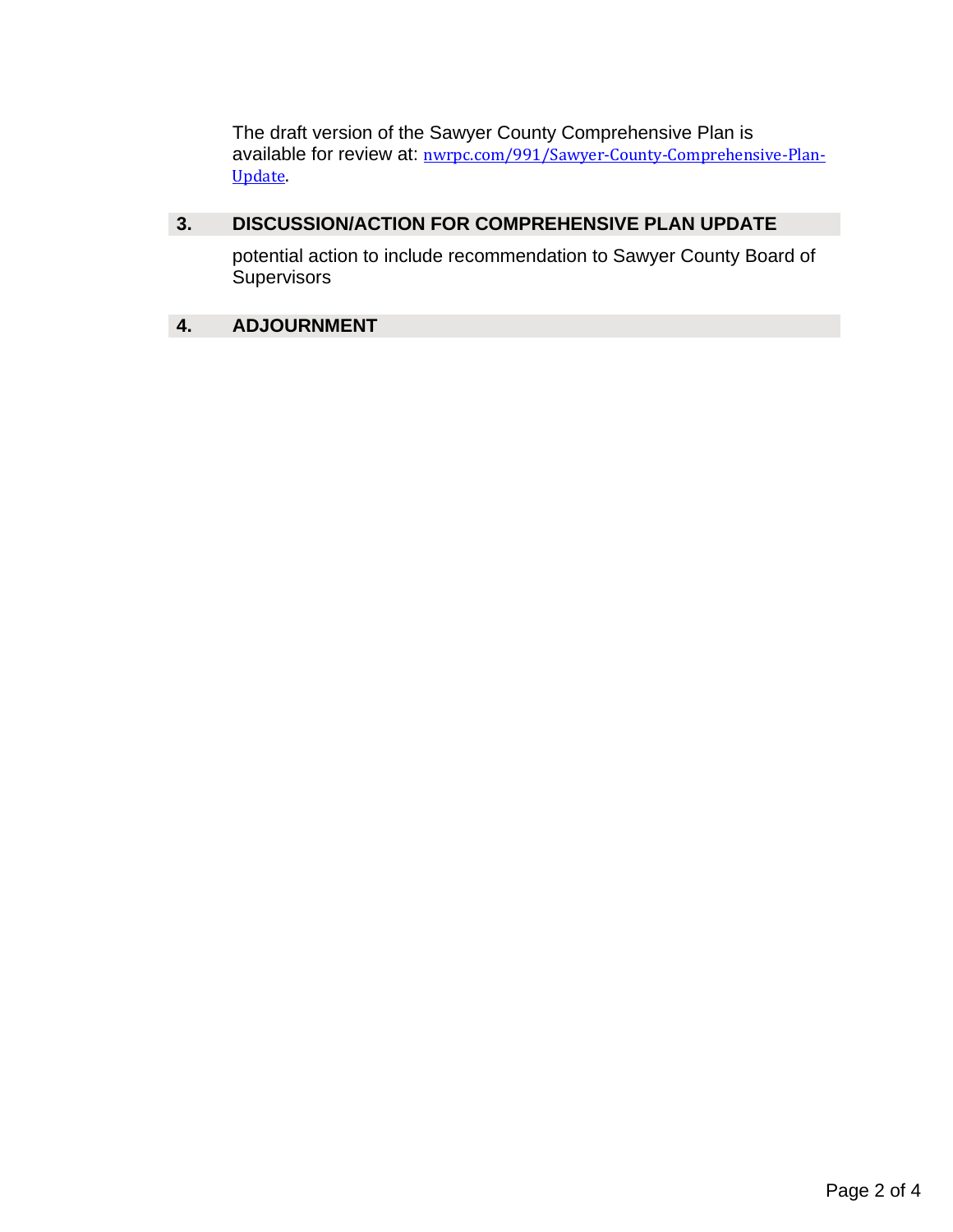<span id="page-2-0"></span>Minutes Sawyer County Comprehensive Plan Development Committee July 28th, 2021 6:00 p.m.

Chairman Mark Olson called the meeting to order at 6:00 p.m.

Voting members present: Phil Nies, Mark Olson, Kay Wilson, Steve Kelsey, Linda Zillmer.

Others present: Jay Kozlowski, Zoning Administrator, Jason Laumann, Northwest Regional Planning, Emily Nelson, Northwest Regional Planning

Public meeting notice was filed.

Pledge of Allegiance

Motion by Kay to approved the minutes of the May 17, 2021. 2<sup>nd</sup> by Steve. Motion carried.

Public Comment No comments

#### **2. Q&A presentation with Emily Nelson & Jason Laumann of Northwest Regional Planning Commission.**

Jason recommends giving this presentation to Frank Zufall and Sawyer County Record. (Electronic version was sent to them)

Presentation continues with speaker Emily and Jason with 18 page slide show highlighting areas of changes and challenges is Sawyer County.

#### **3. Approval of draft version (with any additions or alterations)**

Loraine Gouche, vice chair of tribal governing board speaks on housing concerns for Tribe and other Sawyer County residents.

Kay Wilson speaks on potential map updates:

- -Map 3 snowmobile trail updates.
- -Map 4 cell tower updates

-Page 6.5 potential to add STR information into paragraph form:

Information to be included: In addition to the more traditional, commercially focused rentals, there are also short-term rentals, otherwise known as tourist rooming houses available in Sawyer County. These are defined as "all lodging places and tourist cabins and cottages, other than hotels and motels, in which sleeping accommodations are offered for pay to tourists or transients." In general, these are vacation homes, cabins, and cottages owners rent out to the public for a short period